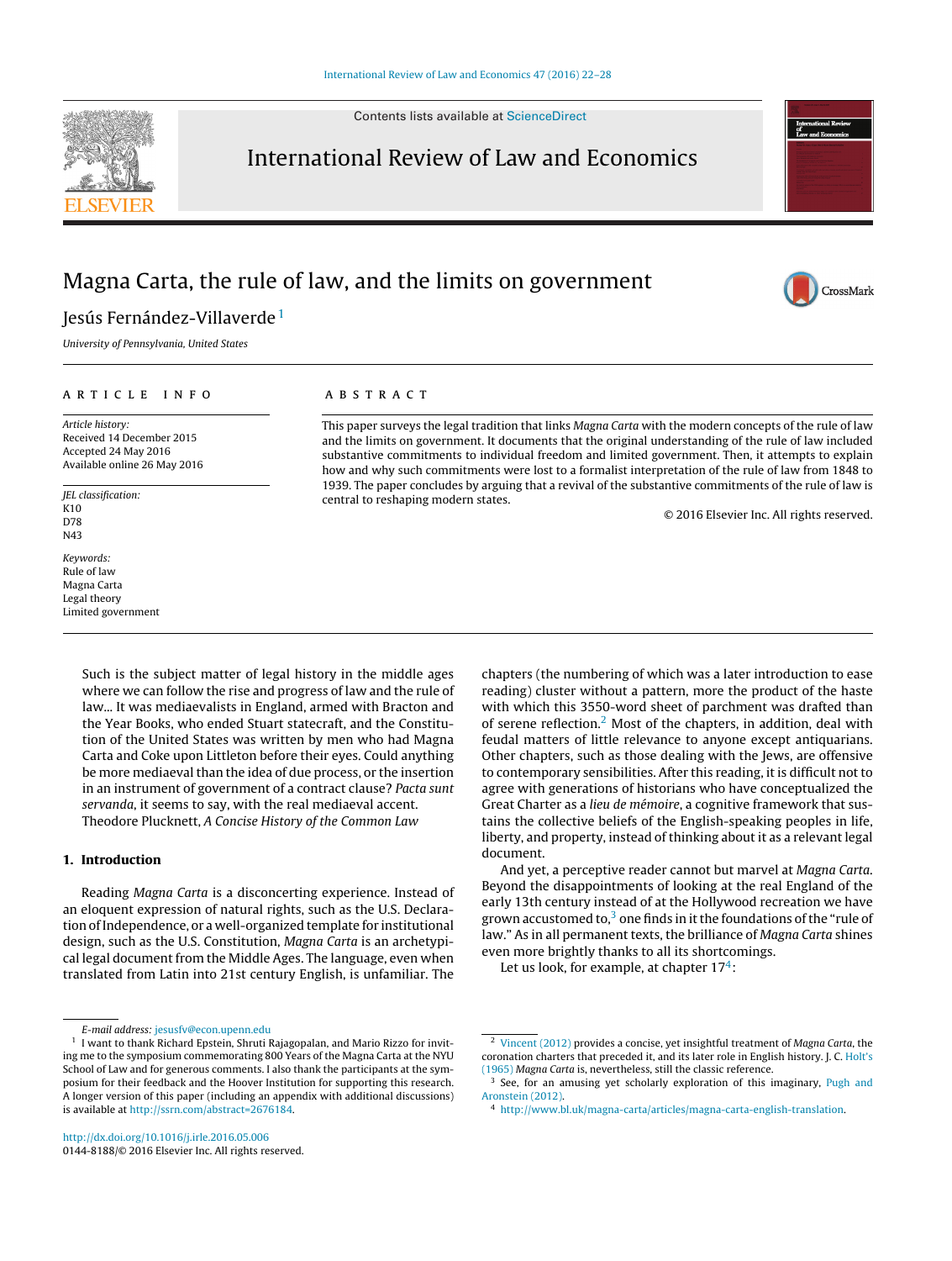(17) Ordinary lawsuits shall not follow the royal court around, but shall be held in a fixed place.

This chapter sets up a concise and clear procedural rule: the adjudication of legal disputes cannot occur wherever the King's whim may drive him, but will take place at a predetermined location. What hope of a successful resolution of disputes can we have if we do not even know where they will be adjudicated? Or what about chapters 30–32 and their protection of property rights?

(30) No sheriff, royal official, or other person shall take horses or carts for transport from any free man, without his consent. (31) Neither we nor any royal official will take wood for our castle, or for any other purpose, without the consent of the owner.

(32) We will not keep the lands of people convicted of felony in our hand for longer than a year and a day, after which they shall be returned to the lords of the 'fees' concerned.

These four chapters are the kernel of legal doctrines of a more general nature. One does not need to be an inventive English barrister to argue that, by analogy with chapter 17, if ordinary lawsuits should be heard in a fixed place, the other rules that govern a judicial process should also be predetermined. For chapter 17 is not defending the supremacy of a concrete physical location (in itself an issue of minor importance), but is an understanding of how an adjudication should proceed according to the principles of natural reason. Indeed, this point is reinforced by chapters 19 and 40 regarding due process and a prompt trial. Similarly, chapters 30 and 31 of Magna Carta mention horses, carts, and wood because they were the most valuable pieces of movable property at the time for a median free man. But the general principle of respect for property rights, the goal of the Barons in Runnymede, should apply to all movable and immovable property. Historical experience suggests that, once we have ensured the combination of due process and the protection of property rights, the rest of the "rule of law" and, with it, a system of well-ordered liberty, follows.

But what exactly is the "rule of law"? This question is pertinent because, while jurists and politicians nearly unanimously praise this legal principle as a prerequisite for democracy and prosperity, scholars vehemently disagree about the actual content of this rule. As German lawyers love to say, law is full of indeterminate legal concepts (unbestimmte Rechtsbegriff). And few concepts seem more indeterminate than the "rule of law."

#### **2. The interpretations of the rule of law**

[Tamanaha](#page-6-0) [\(2004\)](#page-6-0) popularized a taxonomy of the different interpretations of the "rule of law." A **thin interpretation** states that the "rule of law" is a technical construction limited to formal conditions without material content. This formalist position is, perhaps, the one held most extensively among contemporary legal scholars (in particular, among those educated in the analytic tradition). Formal requirements (for instance, norms should be clear, prospective, and non-contradictory) are valuable because they allow the law to guide the behavior of the members of society. A **thick interpretation**ofthe "rule oflaw" adds a number of substantive commitments to the formal conditions of the thin interpretation, in particular, the respect for individual liberties. There are, as well, a full range of **intermediate positions** that go beyond a minimalist formalism and introduce limited substantive elements.

In the rest of the paper, I will engage, first, in an archeology of knowledge to demonstrate that the original understanding of the "rule of law" was the thick interpretation presented above. Second, I will show that there is a clear path linking Magna Carta with the thick interpretation of the "rule of law." And third, I will defend

the thesis that restoring such an interpretation is key to rebuilding limited government in modern societies.

# **3. On the origins of the concept of the rule of law**

The origins of the expression "rule of law" in English are uncertain. The first recorded use of the expression that the Oxford English Dictionary can find is by John Blount. Around 1500, Blount, a kinsman of William Blount, 4th Baron Mountjoy and a fellow at All Souls College, Oxford, translated into English some selected portions of Nicholas Upton's De Studio Militari (a forgettable 1447 treatise on heraldry and the military). Blount rendered the Latin Juris regula as (using the spelling of his time) the Rewle of lawe.<sup>5</sup>

Not only did the expression soon become common, but it acquired a role in rhetorical arguments defending the legitimacy (or lack thereof) of an exercise of power. In his Declaration of August 12, 1642, to All His Loving Subjects, a few days before raising his standard at Nottingham, the unfortunate Charles I noted $6$ :

The inconveniences and mischiefs which had grown by the long intermission of Parliaments, and by departing too much from the known Rule of Law, to an Arbitrary power.

# 3.1. A.V. Dicey

But despite these older uses, the expression "rule of law" only became widely popular after A.V. Dicey, 1835–1922) postulated in his classic 1885 treatise, Introduction to the Study of the Law of the Constitution, chapter IV, pp. 145–146, that the "rule or supremacy of law" was one of the two fundamental principles of the political institutions of England since the Norman conquest (the other, of course, being the supremacy of Parliament).

Generations of law students in the English-speaking world studied Dicey's treatise and became so well acquainted with these words that the adherence to the idea of the "rule of law" became a badge of professional competence.<sup>7</sup>

Dicey embraced a concept of the "rule of law" that was embodied in the English liberties. For Dicey, the law in the rule of law was the common law and its protection of individual freedoms. This substantive understanding of the "rule of law" is often forgotten because Dicey added later in the very same chapter IV three concrete contents of the "rule of law": due process, equality under the law, and case-law-based protection of liberties (pp. 179–187). While these three interrelated concepts may seem to be, at first sight, procedural mechanisms that push us toward a formalist reading, they must be interpreted instrumentally.

The first reason is that otherwise it is hard to understand the structure of Dicey's treatise. For instance, part II of the book, under the rubric "The Rule of Law," groups the chapters on the right to personal freedom or the freedom of discussion. Second, Dicey was a fervent Whig. The product of several generations of Clapham Sect members and radical publishers, Dicey could barely conceive any other political position except that of a solid Liberal Unionist.<sup>8</sup>

<sup>5</sup> The full passage reads: Lawes And constitutcions be ordeyned be cause the noysome Appetit of man maye be kepte vnder the Rewle of lawe by the wiche mankinde ys dewly enformed to lyue honestly, OED Third Edition, March 2011.

<sup>6</sup> [Hart](#page-6-0) [\(2003\)](#page-6-0) describes how the English construed their expectations about law and legitimacy during the early Stuart dynasty.

There were, nevertheless, discontents. More famously, John Griffith, 1918-2010) and his students at the London School of Economics remained unconvinced. Griffith suspected that, beyond basic formal procedures, the "rule of law" was nothing but a thin veil to hide the inequities of class domination. See [Loughlin](#page-6-0) [\(2010\).](#page-6-0)

This point was well understood by John Griffith, whom we introduced in Footnote 5. As he put it during the Seventh Chorley Lecture at the London School of Economics, the "rule of law" was "a fantasy invented by Liberals of the old school in the late-19th century and patented by the Tories to throw a protective sanctity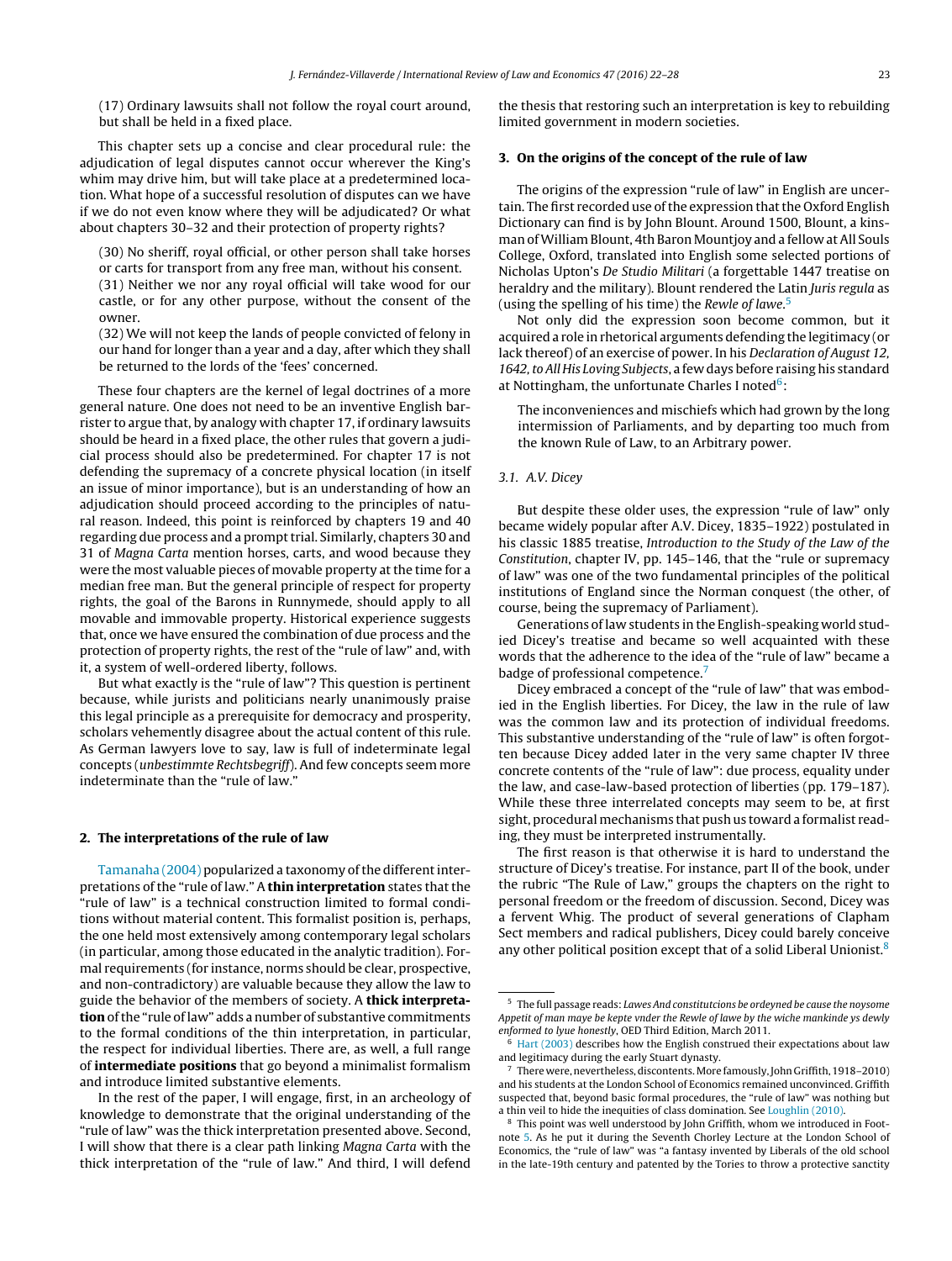<span id="page-2-0"></span>Due process, equality, and judges were just the means to defend English freedoms. Third, we have Dicey's rather low regard for French administrative law. French administrative legal regulations were more often than not beautiful examples of well-crafted norms that neatly complied with all formalist requirements: transparent, unequivocal, elegant, the outcomes of a rich tradition of superb civil servants. And yet, Dicey vehemently denied that droit administratif could achieve the "rule of law."

But Dicey was not inventing new ideas (see [Arndt,](#page-6-0) [1957,](#page-6-0) or [Cosgrove,](#page-6-0) [1980\).](#page-6-0) Instead, his understanding of the "rule of law" follows a tradition in which Magna Carta stands as a fundamental milestone. In the next section, I will stop three times on the voyage from Magna Carta to Dicey. With only three stations, my description will have more gaps than content. I will forget about classical legal thought. I will forget, as well, about the legal tradition outside the English-speaking world (and there they go, with the stroke of a digital pen, from Saint Thomas Aquinas' Treatise on Law to Montesquieu's De l'esprit des lois, passing through the School of Salamanca and Hugo Grotius). $9$  My three stops are selected as illustrations of the argument, even if that means leaving behind some more familiar names such as John Fortescue (c.1394–c.1480) or Michael Oakeshott or notable events such as the Bill of Rights of 1689 or Entick v. Carrington. The usual flimsy excuse of space constraints can be here vindicated with fairness: it would require an inordinate amount of pages (and expertise I sorely lack) to deal, even perfunctorily, with the ignored topics.

# **4. From 1215 to 1885: seven centuries of tradition**

Since at least Roman times, western jurists have conceived of law as well-ordered reason aimed at the common good. While the details of law could change over time, as circumstances evolved and experience accumulated, the essence of legal systems (the naturalis ratio that Gaius talks about at the start of his Institutes) was permanent. A norm that does not respect those principles cannot be law and, therefore, there cannot be the "rule of law." This idea has resurfaced many times.

#### 4.1. Henry de Bracton

Our first port of call is Henry de Bracton (c.1210–c.1268), who wrote just a few years after Magna Carta. In his famous On the Laws and Customs of England (in Latin, De Legibus et Consuetudinibus Angliae), Bracton called the great charter constitutionem libertatis, the constitution of liberty.

It is hard to exaggerate Bracton's influence on medieval English law or on the reception of Roman law concepts in Great Britain. Bracton displayed a sophisticated understanding of the "rule of law." He contended that the king is subject directly to the law, for law makes him king, and indirectly to his earls and barons, who check his power:

The king has a superior, namely, God. Also the law by which he is made king. Also his curia, namely, the earls and barons, because

if he is without bridle, that is without law, they ought to put the bridle on him.10

Two points are fundamental to interpreting Bracton. First, for Bracton, the sentence at the start of the first quote (The king has a superior, namely, God) is not a mere concession to the religious predispositions of his time. An invocation to a deity was a call to natural law, with its rich tapestry of moral and efficacy requisites that territorial rulers were bound to respect.<sup>11</sup> Second, for the jurist in the Middle Ages, law was found, not created. Rules could compile it, clarify it, publish it. Judges could adapt it to new circumstances. Legal scholars could explore its implications. But none of them could create law and, much less, eliminate its moral constraints. The law's "bridle" was, for Bracton, much more a constraint than any of us, educated in a world of hyperactive legislatures and a positivist Zeitgeist, can appreciate (this is a point made both by [Hayek,](#page-6-0) [2011,](#page-6-0) and by [Reid,](#page-6-0) [2004\).](#page-6-0)

#### 4.2. Sir Edward Coke

Our second stop on the path from Magna Carta to Dicey is Sir Edward Coke (1552–1634). Coke, baptized by Hayek in The Constitution of Liberty as "the great fountain of Whig principles," transformed Magna Carta into the cornerstone of the reassertion of the power of the English Parliament against the Stuart dynasty. Coke, with little regard for historical accuracy, considered Magna Carta an authoritative declaratory document of immemorial English liberties and reinterpreted much of its content. For example, in 1604, Coke found in chapter 39 of the original Magna Carta a justification for habeas corpus.

Coke deftly articulated his idea of the substantive commitments of the "rule of law" in 1610. In the decision of Dr. Bonham's case, Coke argued:

for when an Act of Parliament is against Common right and reason, or repugnant, or impossible to be performed, the Common Law will control it, and adjudge such Act to be void.

Dr. Bonham's case is, as the concept of the "rule of law," often interpreted from a formalist position. The main argument for Coke's dismissal of the Act of Parliament that empowered the Royal College of Physicians to prosecute Dr. Bonham was the old maxim that nemo judex in parte sua: the College could not be both a judge and a party in deciding the fate of Dr. Bonham.

But the interesting part of Coke's decision is that he never limits his wording to this formal requirement. Indeed, Coke makes a much stronger claim (which he later repeated in other cases): a statute could satisfy all formal requirements (i.e., been approved by Parliament following procedure) and yet, by violating the principles implied by "common right and reason," it would be 1) subject to the common law and, thus, 2) void. Even if Coke does not use the expression "rule of law," his understanding of it was thick. More importantly, generations of lawyers in England and North America learned the substance of this idea (although not the expression) from him.12

around certain legal and political institutions and principles which they wish to preserve at any cost" ([Griffith,](#page-6-0) [1979\).](#page-6-0) One may disagree with Griffith's judgment of the consequences for human welfare of the "rule of law," but he is on the money in terms of recognizing the inherent substantive commitments of Dicey's conception of the "rule of law."

<sup>&</sup>lt;sup>9</sup> Nothing is further from my intention than to imply any peculiarities of the English. As [Vincent](#page-6-0) [\(2012\)](#page-6-0) wittily remarks about the success of Magna Carta under Henry III, "England's liberties were won from a nine year-oldAngevin king, provoked by a French invasion, and confirmed under the seal of an Italian cardinal."

<sup>10</sup> Volume 2, p. 110. I cannot resist quoting the original Latin, which has a poetic rhythm lacking in the translation: legem per quam factus est rex.

<sup>&</sup>lt;sup>11</sup> In an erudite work, [Helmholz](#page-6-0) [\(2015\)](#page-6-0) has documented the importance of natural law from the Middle Ages onward both in the training of lawyers and in the court. See, for example, Lord Mansfield's (1705–1793) reasoning in Somerset v. Stewart (1772).

 $\frac{12}{12}$  Innumerable words have been written about Coke in general and about the Dr. Bonham case in particular. Not all, by far, agree with my interpretation. But the real importance of Dr. Bonham's case, like that of Magna Carta, is less about what Coke meant and more about how generations of thinkers read the case. And there is little doubt that the Dr. Bonham case was a fundamental piece in the construction of the classical liberal understanding of the "rule of law" [\(Stoner,](#page-6-0) [1992\).](#page-6-0) For example,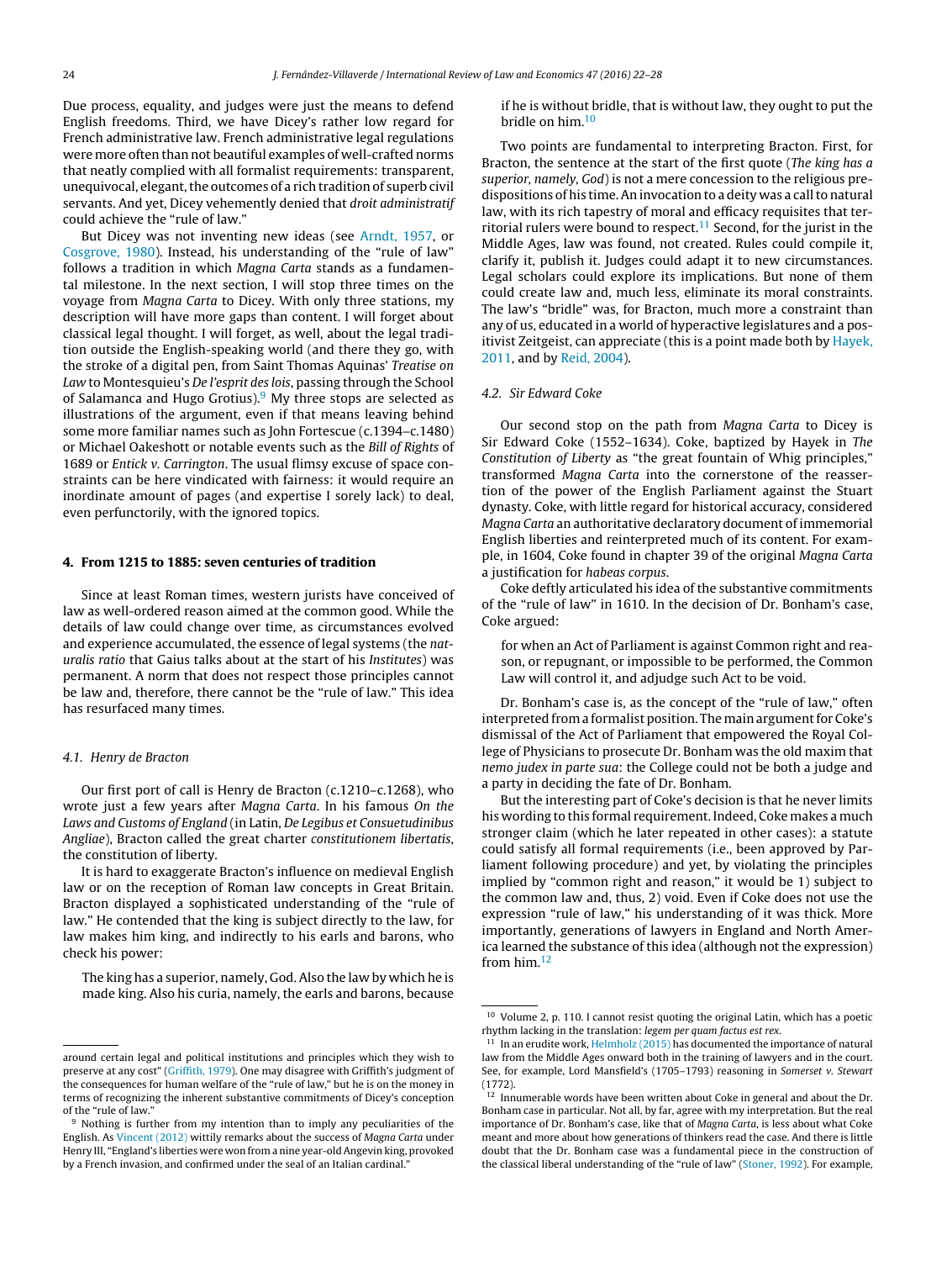#### 4.3. The American founding

The last station on our trip is the American founding. The discussion about how the role of the "rule of law" has shaped our national adventure could fill several volumes. Having been educated in a legal system that separates its Kelsian Constitutional Court from the regular jurisdiction, I have, for example, spent an inordinate amount of time thinking about Marbury v. Madison, the origins of judicial review, its role in the concept of the "rule of law," and its impact on the world.

In that thinking, I have reached the conclusion that, instead of glossing Marshall's words yet one more time or fighting another battle about Article III of the Constitution, one can profit much from going to the earlier colonial times that framed the actions of Marshall and his contemporaries.

And right at the start of those colonial times, Nathaniel Ward (1578–1652), a pastor and a former barrister, compiled the Massachusetts Body of Liberties, adopted by the Massachusetts General Court in 1641. The statute, where one can find many traces of Magna Carta and the ideas built around it over the centuries, had a deep impact on colonial thinking and on the ideological constructions to sustain the rebellion against George III. Similar statutes were approved in Maryland (1639) and West New Jersey (1676). In my colony, Pennsylvania, William Penn ordered in 1687 the first printing of the whole text of Magna Carta in the Americas.<sup>13</sup>

Magna Carta also prominently appears in colonial pageantry. In a popular but not too subtle engraving from 1768, John Dickinson, author of Letters from a Farmer in Pennsylvania, is shown holding a manuscript of his book while resting on a volume entitled Magna Carta. In an even less subtle reference, the 1775 seal of the colony of Massachusetts displays a free citizen holding a copy of Magna Carta in one hand and a sword in the other. [Fischer](#page-6-0) [\(2004\)](#page-6-0) provides a fascinating record of the visual images of the American founding.

The road from the Massachusetts Body of Liberties to the Declaration of Independence, the Constitution, the Bill of Rights, and Marshall's tenure was long and tortuous, but it was open from the first day English colonists settled in Massachusetts Bay. Marshall did not create judicial review out of thin air. Instead, by declaring section 13 of the Judiciary Act of 1789 unconstitutional, Marshall culminated a long process that had transformed a peace treaty between John of England and his Barons into a constitutional design centered around a thick interpretation of the "rule of law."

#### **5. Rule of law v. rule by norms**

An implication of the legal inheritance I just described is the distinction between the "rule of law" and "rule by norms."14 "Rule by norm" is an imperative of any modern government, including dictatorships. The sophistication of contemporary life and the complexities of advanced technology make it impossible to run efficiently a large organization without norms that satisfy at least several of the formalist requirements of the thin interpretation of the "rule of law" (clarity, non-contradiction, etc.).

An example of my assertion is Franco's Spain starting in the late 1950s. The pressures of modernization and the need to achieve a modicum of legitimacy through economic growth forced the construction, under the auspices of López Rodó – a well-regarded professor of administrative law – of a technically sharp administrative state.15 Clear procedures were laid down and followed. Civil servants were selected largely on merit. Norms were public, expertly crafted, prospective, and unambiguous.16 And yet, nothing vaguely resembling the "rule of law" existed in 1960s Spain.

An example of what happens when formal requirements are not followed is Germany between 1933 and 1945. Historians have documented how dysfunctional the national-socialist state was. Standard administrative rules were replaced by delphic principles such as "working towards the Führer." By 1938, the German state was a systemless polycracy: party against state,Wehrmacht against SS, ministry against agency (see [Broszat,](#page-6-0) [1981;](#page-6-0) [Kershaw,](#page-6-0) [1993\).](#page-6-0) The resulting administrative chaos seriously handicapped Germany's war performance and accelerated the demise of the regime.<sup>17</sup>

#### **6. The rise of the thin interpretation**

But (i) if the thick interpretation of the rule of law is the product of the illustrious tradition presented in Section  $4$  and (ii) we have expressions to deal with the pure formalist content of the "rule of law" such as "rule by norms," why is the thin interpretation of the "rule of law" so popular nowadays? Two reasons are key.

#### 6.1. The British constitution v. the English constitution

The British constitution of 1776 was not the English constitution of Coke. Instead of the complex system of interlocking checks and balances between the one (the King), the few (the Lords), and the many (the Commons) tempered by the common law, custom, and practices, the Glorious Revolution of 1688 and the subsequent Whig predominance had produced an aggressive and powerful House of Commons. When Sir William Blackstone (1723–1780) insisted on parliamentary sovereignty, he was merely stating a fact, perhaps more forcefully than his predecessors, but not breaking new ground.18 When Commentaries on the Laws of England was published in North America, perceptive colonial lawyers understood that unlimited parliamentary sovereignty was a mortal threat to colonial liberties and self-government [\(Zweiben,](#page-6-0) [1990\).](#page-6-0) Even if the problem of sending representatives across the Atlantic Ocean could somehow be managed, the small population of the colonies relative to that of England meant that the British Parliament could rule them without regard to their interests (as it often did with Scotland and

George Mason cited the Dr. Bonham case in Robin et al. v. Hardaway et al. to defend the freedom of some slaves since: "Now all acts of legislature apparently contrary to natural right and justice, are, in our laws, and must be in the nature of things, considered as void." John Marshall was familiar with Robin et al. v. Hardaway et al. and other cases in colonial Virginia that hinted at the idea of constitutional judicial review.

<sup>&</sup>lt;sup>13</sup> The classic reference for the influence of Magna Carta in North America is still [Dick](#page-6-0) [Howard](#page-6-0) [\(1968\).](#page-6-0) See [Reid](#page-6-0) [\(2004\)](#page-6-0) for the understanding of the "rule of law" in the 17th and 18th centuries in the English-speaking world and [Pallitto](#page-6-0) [\(2015\)](#page-6-0) for the impact of Magna Carta on case law.

<sup>&</sup>lt;sup>14</sup> Often, "rule of law" is opposed to "rule by law" (see, for instance, [Tamanaha,](#page-6-0) [2004,](#page-6-0) p. 92). I find the latter expression less useful than "rule by norms," Besides being phonetically easier to distinguish from "rule of law," one could imagine a society governed by rules that do not satisfy [Fuller](#page-6-0) [\(1969\)'s](#page-6-0) criteria for legality and, yet, can easily be construed as a nation ruled by norms.

 $^{15}\,$  The cornerstone of such reform, the Administrative Procedure Act of 1958 (Ley de 17 de julio de 1958, de Procedimiento Administrativo), was so influential that small portions of it are still in the Spanish statute books 40 years after the end of Franco's regime.

During the first two decades of the dictatorship, many statutes and regulations were kept secret. Viñas [\(2015\)](#page-6-0) reports the last secret statute he has been able to track down is from 1957.

 $17$  See, for example, [O'Brien](#page-6-0) [\(2015\),](#page-6-0) for a description of Germany's mistakes in resource allocation during the war due to mismanagement.

Sovereignty goes beyond supremacy. While the latter only implies predominance over other powers, the former brings domination over them. Sovereignty is indivisible and, ultimately, unshareable, as the colonials would slowly realize from 1765 to 1776. The move from parliamentary supremacy to parliamentary sovereignty is one of the key steps in the constitutional evolution of the 17th century United Kingdom. Parliamentary sovereignty was defended by the winners of 1688 and opposed both by Tory monarchists such as the Viscount Bolingbroke, who defended the King's traditional prerogatives, and by radicals such as John Wilkes, who feared the unbridled power of an oligarchy-controlled Parliament.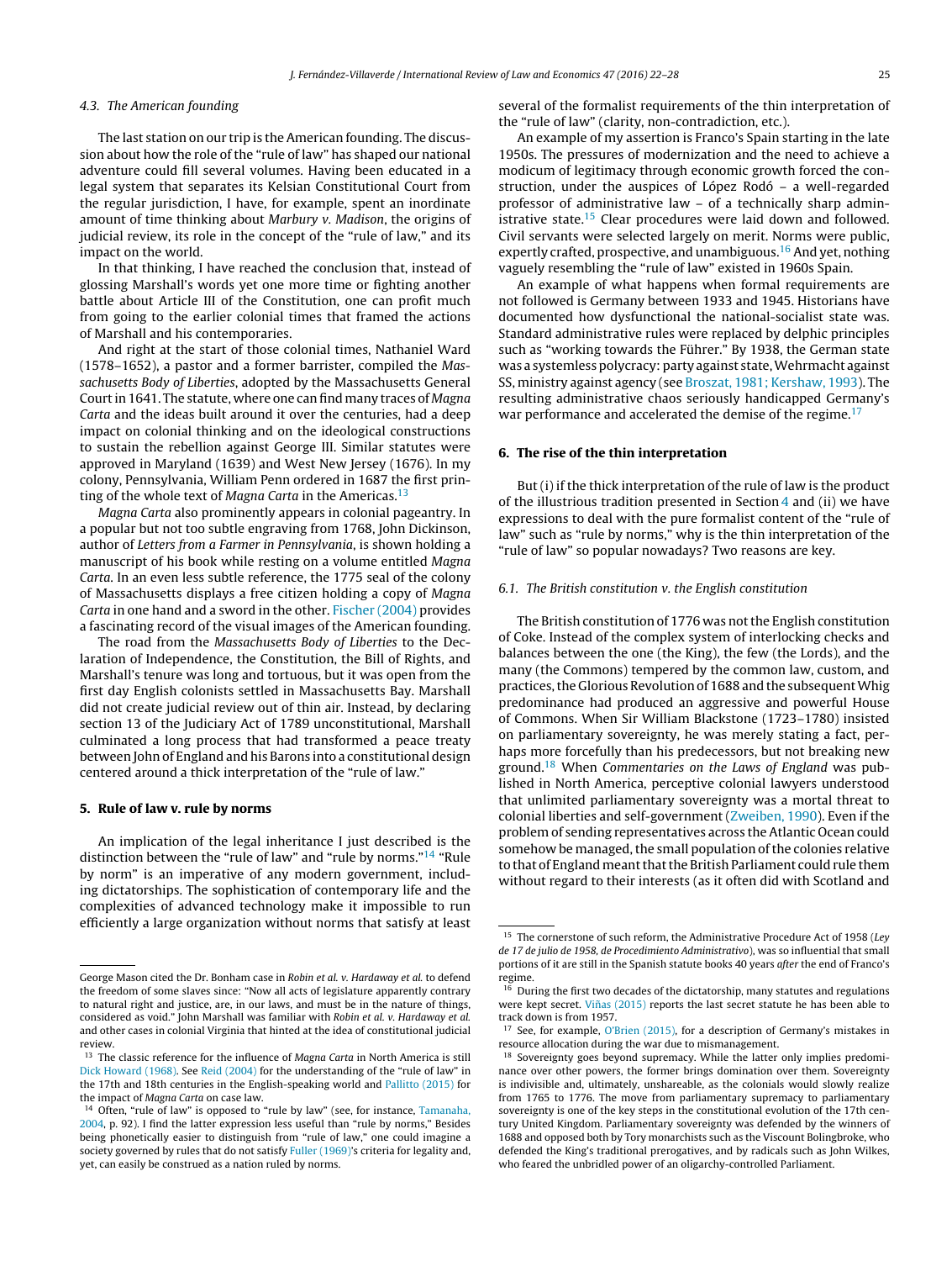Wales, despite the presence in London of members of Parliament from those two nations).

This problem was not theoretical. After 1763, the British Parliament's attempts to assert its authority in the colonies were met with increasing resistance. Local leaders reacted by claiming their allegiance to the King, as a bulwark against Parliament (a point made by [Nelson,](#page-6-0) [2014,](#page-6-0) who goes as far as calling the revolt a "royalist revolution"). Constitutionally speaking, no offense was bigger than the Declaratory Act of 1766 (officially, the American Colonies Act). It was only after the realization that George III was not the counterbalancing force that colonial elites had hoped for, that independence became an ineluctable choice.19

But once independence had been achieved and a Congress elected by the people regularly met in Washington, the old concerns about the unrestricted power of a legislature were forgotten. Instead, students of law were attracted to Blackstone's work, undoubtedly the best existing exposition of the common law, $^{20}$  or to treatises heavily influenced by it (such as James [Kent's](#page-6-0) [1826](#page-6-0) Commentaries on American Law). Imperceptibly, the idea of a sovereign legislator, where Westminster was all too easily replaced by Capitol Hill, took hold: the "rule of law" could not be anything more than the rule of statutes approved by Congress, regardless of their material content.21

#### 6.2. From a Kantian Rechtsstaat to a Positivist Rechtsstaat

The second reason for the popularity of the thin interpretation of the rule of law comes from Germany and its large influence on the legal and political thought of the western world between 1815 and 1933.

In the German-speaking world, a cousin of the "rule of law" had been born: the Rechtsstaat, the "state of law," but more accurately translated as the "constitutional state" (see [Heuschling,](#page-6-0) [2002,](#page-6-0) for a comparison of the idea of the "rule of law" and of the Rechtsstaat, and [Barber,](#page-6-0) [2010,](#page-6-0) for a defense of the concept within contemporary legal theory). The word Rechtsstaat was a neologism coined in 1798 by J.W. Petersen  $(1758-1815).^{22}$  The term was popularized by Carl Theodor Welcker (1790–1869) and, in particular, by Robert von Mohl, 1799–1875) in his 1844 treatise The Political Science according to the Principles of the Constitutional State (my translation, in German: Die Polizei-Wissenschaft nach den Grundsätzen des Rechtsstaates). For its proponents, the Rechtsstaat was a Kantian ideal: a commonwealth of free citizens guided by reason. The respect for fundamental rights and republican self-government was inherent in the idea of the Rechtsstaat. When, in 1883, in a letter to one of his ministers, Otto von Bismarck disparaged the whole idea of the Rechtsstaat, the Iron Chancellor understood what he was dealing with ([Heuschling,](#page-6-0) [2002,](#page-6-0) p. 6).

But Bismarck could have saved his energy. Mirroring the declining fortunes of German classical liberalism after 1848 (when, as A.J.P. [Taylor,](#page-6-0) [1945,](#page-6-0) famously said, "German history reached its turning-point and failed to turn"), the original conception of the

Rechtsstaat began to mutate into a formalistic essence. The process started with Friedrich Julius Stalh (1802–1861) and continued with Otto Bähr (1817–1895), Otto Mayer (1846–1924), and Georg Jellinek (1851–1911). The metamorphosis was completed with the research agenda of the pure theory of law (Reine Rechtslehre) of Hans Kelsen, 1881–1973). For a generation of German jurists, the Rechtsstaat was just well-organized administrative law. Kelsen argued that any substantive commitment of the rule of law was a fanciful chimera [\(Kelsen,](#page-6-0) 1967).<sup>23</sup> There is no more overwhelming evidence of how high the tide of the positivist tradition reached than Hayek's formalist understanding of the "rule of law" in part II of the The Constitution of Liberty.

#### 6.3. The Progressive Movement, Wilson, and the rule of law

Woodrow Wilson forcefully combined these two intellectual developments: the sovereignty of the legislature and administrative law as the only content of the "rule of law." Before becoming the 28th president, Wilson wrote Congressional Government(1885), a book that praised British parliamentary sovereignty as a superior alternative to the checks and balances of our Constitution. In other words, Wilson wanted to abandon the ideas behind the English constitution of the 17th century for which the Revolutionary War had been fought in favor of the ideas of the British constitution of the 18th century, which had been defeated at Yorktown. Simultaneously, Wilson pushed for the construction of an administrative state explicitly based on the Prussian template ([Hamburger,](#page-6-0) [2014\).](#page-6-0) Wilson represented the powerful intellectual force of progressivism and modern social science that facilitated the takeover of the "rule of law" by thin interpretations.

And those thin interpretations helped to open the doors to the modern administrative state and to the constitutional revolution of 1937. Starting in the 1920s and culminating with the New Deal, basic economic freedoms were severely curtailed even while formal requirements (such as due process) were largely still enforced [\(Ernst,](#page-6-0) [2014\).](#page-6-0)

# **7. Rebuilding the limits to government**

The poor performance of advanced economies in terms of productivity growth over the last 15 years is a warning that economic growth is not automatic. Any economist would recognize that many factors are behind this poor performance, from aging of the population to misguided fiscal and monetary policies. However, the overreaching expansion of the administrative state and increased uncertainty about regulation are a considerable dragging force. As a revealing anecdote, the Minnesota state government has decided, in its infinite wisdom, that interior decorators need a license. $24$ 

Not only has the thin understanding of the "rule of law" not been able to slow down the march of the administrative state, but it is itself at risk of being dissolved by the new institutions it helped unleash in the first half of the 20th century. An administrative state that regulates the minutiae of economic life is a state that cannot

<sup>&</sup>lt;sup>19</sup> Perhaps this explains the vitriolic denunciation of George III in the Declaration of Independence, clearly out of proportion to any fault of the British king, and the absence of any reference to the Parliament (except an elliptical naming of "others"). Since the colonials did not recognize their links to Westminster, they did not have to "declare the causes which impel them to the separation" with respect to it.

<sup>&</sup>lt;sup>20</sup> As Abraham Lincoln put it: "[I] never read anything which so profoundly interested and thrilled me." Quoted in [Ogden](#page-6-0) [\(1932\),](#page-6-0) p. 328.

 $21$  In the United Kingdom, parliamentary sovereignty was the background behind Jeremy Bentham's and John Austin's development of the view of the law as a command issued by the sovereign regardless of any substantive content. Perhaps this explains why the thin interpretation of the "rule of law" became the dominant one among analytic legal theorists.

<sup>&</sup>lt;sup>22</sup> Petersen wrote under the pseudonym Placidus in his 1798 work Literature on the Theory of State (Litteratur der Staatslehre).

<sup>&</sup>lt;sup>23</sup> This strict formalism reached sub-realistic tones with expressions such as the "national-socialist German constitutional state" (Nationalsozialistischer deutscher Rechtsstaat) or the "German constitutional state Adolf Hitler" (deutsche Rechtsstaat Adolf Hitlers) used between 1933 and 1945 by jurists such as Hans Frank and Carl Schmitt. Once the substantive commitments of the Rechtsstaat were eliminated, Frank and Schmitt did not find it particularly troublesome to eliminate the formal commitments, as well. All that was left was adherence to the desires of the leader. <sup>24</sup> According to [Kleiner](#page-6-0) [and](#page-6-0) [Krueger](#page-6-0) [\(2013\),](#page-6-0) 35% of employees in the U.S. are now either licensed or certified by the government. Having lived five years in Minneapolis, I can testify that civilized decorating trends have made only minor inroads in the Upper Midwest. I fail, however, to see why it should be the role of the government to protect sturdy Minnesotans from poor color pairings in their living rooms.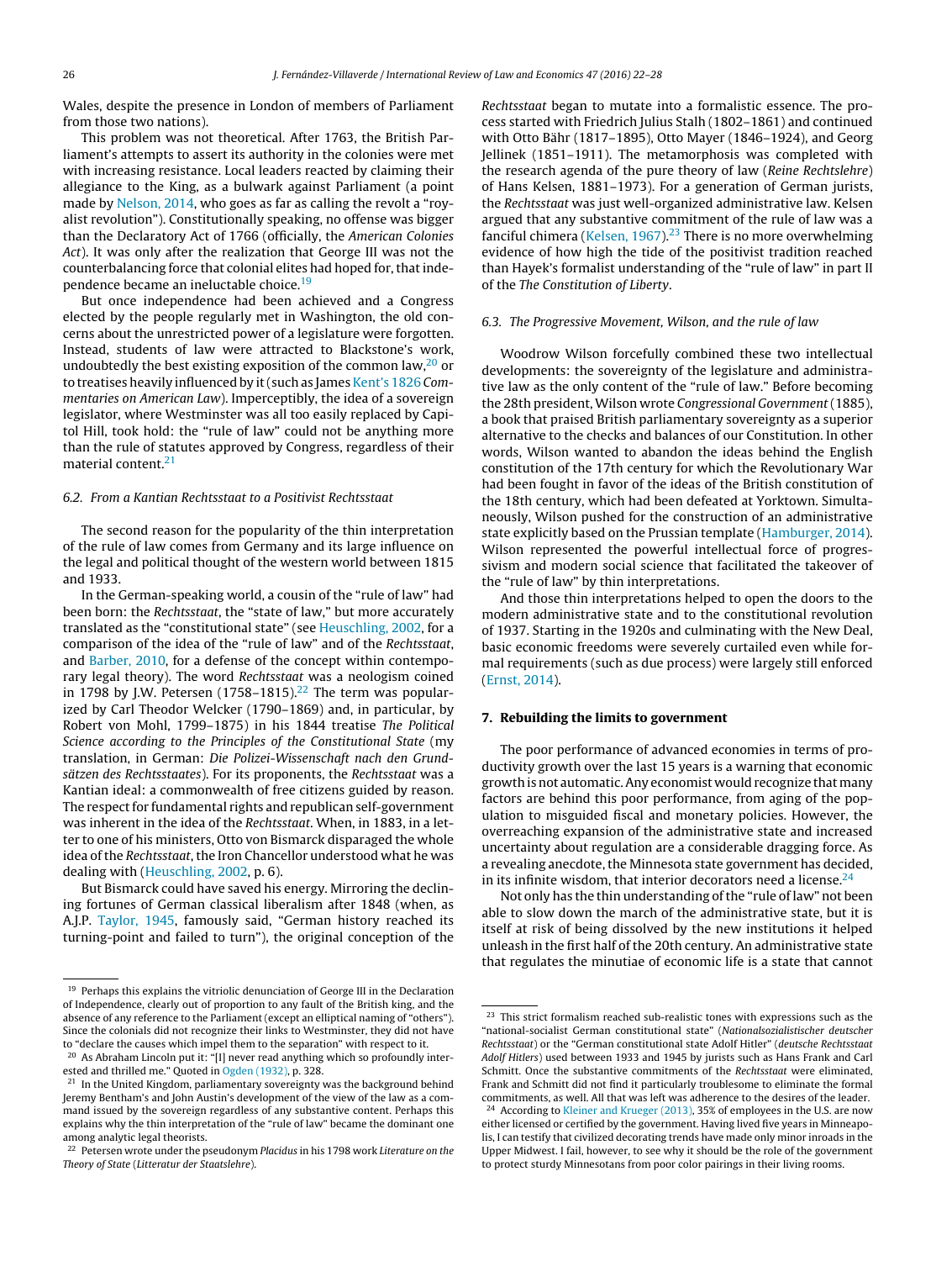live without arbitrary actions.<sup>25</sup> Legislative bodies lack the time or expertise to act beyond enacting broad guidelines. Judges, not entirely without reason, prefer to take refuge in Chevron deference or similar doctrines that exist in other countries. Even administrative agencies end up overwhelmed by their hubris. The Dodd-Frank Act's creation of the Consumer Financial Protection Bureau is not an accident: it is the unavoidable consequence of the structures laid down for decades. A group of unelected regulators, shielded from Congress and most judicial review, are deciding, based only on vague mandates, the conditions under which I can take out a mortgage. And deferred prosecution agreements make a mockery of centuries-old criminal law principles.

Recovering the original understanding of the "rule of law" is, therefore, not just an axiological commitment (as important as this might be), it is also required to protect self-government and prosperity.

An example of the potential benefits of restoring this thick understanding comes, paradoxically, from Germany, the intellectual source of many of our current problems. After the trauma of 1945, the Basic Law for the Federal Republic of Germany (Grundgesetz) and its Federal Constitutional Court(Bundesverfassungsgericht) embraced a much thicker concept of the "rule of law."<sup>26</sup>

Perhaps the most renown part of that understanding is Article 79(3) of the Grundgesetz, which establishes an eternity clause (Ewigkeitsklausel) limiting the substantive content of the changes to the norm $27$ :

Amendments to this Basic Law affecting the division of the Federation into Länder, their participation on principle in the legislative process, or the principles laid down in Articles 1 and 20 shall be inadmissible.

For our exposition, the relevant words are the eternal protection of the principles of Article 1 (human dignity, human rights, and the legally binding force of basic rights) and Article 20 (democracy, the federal structure of the state, people's sovereignty, right of resistance, and the protection of the natural foundations of life and animals).<sup>28</sup> This eternity clause was created to avoid paths to dictatorship that respected the formal requirements of the "rule of law," an event that Germany had witnessed with the passing of the Enabling Act (Ermächtigungsgesetz) on March 24, 1933.

But despite the fame of Article 79(3), I have always been more intrigued by Article 80 of the Basic Law and the tight controls it imposes on the regulatory activity of the administrative state and by a number of decisions vigorously defending the property rights protected by Article  $14(1)$  against excessive taxation.<sup>29</sup>

Furthermore, the ideas of ordoliberalism, a movement that integrated jurists and economists, became mainstream in Germany. Ordoliberalism emphasizes rules and the importance of following constitutional arrangements, both in law and in economic policy. $3<sup>0</sup>$ Even the whole European Union project, with its view ofintegrating economies through law and rules but always respecting fundamental rights, is a peculiar proof of this renewed thick interpretation.

Perhaps these factors explain why, among all major continental European countries, Germany is still the most market-friendly economy, why Germany has defended (although often more in words than in deeds) the strong adherence to rules as the only way forward in managing the euro crisis, and why the Federal Constitutional Court has been the only entity in the whole of Europe that has dared to ask where the Union is going in terms of the "rule of law."

None of the previous observations are motives for undue celebration: limited government is on retreat all over Europe. Even stating that rules may be better than discretion while conducting monetary policy has become a sign of eccentricity (if done under the guise of respectable academic language) or pure madness (if more direct words are preferred). But they are, at least, a sign that the "rule of law" can work, even in a country with such a troubled history as Germany.

# **8. Concluding remarks**

I started this paper quoting Theodore Plucknett. It seems a proper Wagnerian leitmotif to return to the English historian for our conclusion:

the mediaeval man was above all a man of action, and out of the night of the dark ages he began to build the fabric of law. To him the rule of law was not only a worthy achievement of the spirit, but also a great active crusade, and the greatest of all the crusades, because it alone survived its defeats.

Nowadays, it is fashionable to write monographs exploring the rise of the West versus the rest. The list of theories accounting for the great divergence is large: from imperialism and the plundering of natural resources (from one side of the aisle) to superior institutions (on the other side). However, even among those defending the role of institutions, there is little appreciation of the pivotal role played by law in European development.

Ningzong, the Chinese emperor in 1215, was secure in his large kingdom and had ample sources of revenue. He had numerous counselors and he regularly asked for their advice, but he would never need to call representatives of his realm and request their approval to raise taxes or engage in war. Simply put: he would have not even understood what a charter such as Magna Carta was. In comparison, John of England and the other European territorial rulers had to deal with parliaments, lawyers, the Catholic Church, the nobility, and self-governing cities. And as the success of Magna Carta shows, these counterbalancing powers often won. In China, there was never anything remotely similar to parliaments, law was not conceptualized as an autonomous area, there was no

<sup>&</sup>lt;sup>25</sup> In fact, I would argue that only as time passes by and the old memories of the traditional "rule of law" disappear, would we start suffering the real, long-run consequences of the administrative state.

<sup>&</sup>lt;sup>26</sup> See [Collins](#page-6-0) [\(2015\).](#page-6-0) After the end of the war, there was a parallel renewal of interest in Natural Law among German jurists and a rejection, by many, of the strict positivist positions of Kelsen and his followers. The conversion of Gustav Radbruch, 1878–1949)from theWeimar Republic's positivism to the Federal Republic's iusnaturalism is a transparent example (see [Radbruch,](#page-6-0) [2003\).](#page-6-0) The analysis of this renewal is, unfortunately, beyond the scope of this paper.

<sup>&</sup>lt;sup>27</sup> The official translation of the Basic Law into English can be found at  $\frac{h}{h}$ ttps:// [www.btg-bestellservice.de/pdf/80201000.pdf.](https://www.btg-bestellservice.de/pdf/80201000.pdf)

<sup>&</sup>lt;sup>28</sup> The Federal Constitutional Court, in its decisions, has added mentions of justice and moral law (see [Kommers](#page-6-0) [and](#page-6-0) [Miller,](#page-6-0) [2012,](#page-6-0) loc. 1500). Article 146 of the Grundgesetz establishes, nevertheless, that the Basic Law, which despite its nearly 70 years of life was conceived as a transitory text never approved by a plebiscite, "shall cease to apply on the day on which a constitution freely adopted by the German people takes effect." Could this new constitution eliminate the eternity clause or the principles protected by it?

<sup>&</sup>lt;sup>29</sup> See, for example, the decision of June 22, 1995, BVerfG-Beschlu(2 BvL 37/91) BStBl. 1995 II S. 655, limiting the total amount of taxation that a person could endure from an income and a wealth tax to 50% of income (I am skipping a number of nuances in the decision). A significant choice was to locate the Federal

Constitutional Court in Karlsruhe, a mid-size town in Baden-Württemberg, far away from the centers of political and economic power in Germany. One has the suspicion that our own Supreme Court is unduly influenced by Washington life. I often wonder whether a Supreme Court Justice located in Omaha or Des Moines would not be interested more in constitutional matters and less in the opinion pages of the New York Times or in keeping a good standing in the cocktail party circuit of Georgetown. <sup>30</sup> Many first-generation ordoliberals, such as Franz Böhm (1895–1977), Walter Eucken (1891–1950), and Ludwig Erhard (1897–1977) were associated with the Freiburg School. Others, such asWilhelm Röpke (1899–1966) and Alexander Röstow (1885–1963), were more independent. There are deep affinities between ordoliberals and James Buchanan's project of constitutional economics. See [Buchanan](#page-6-0) [\(1986\).](#page-6-0)